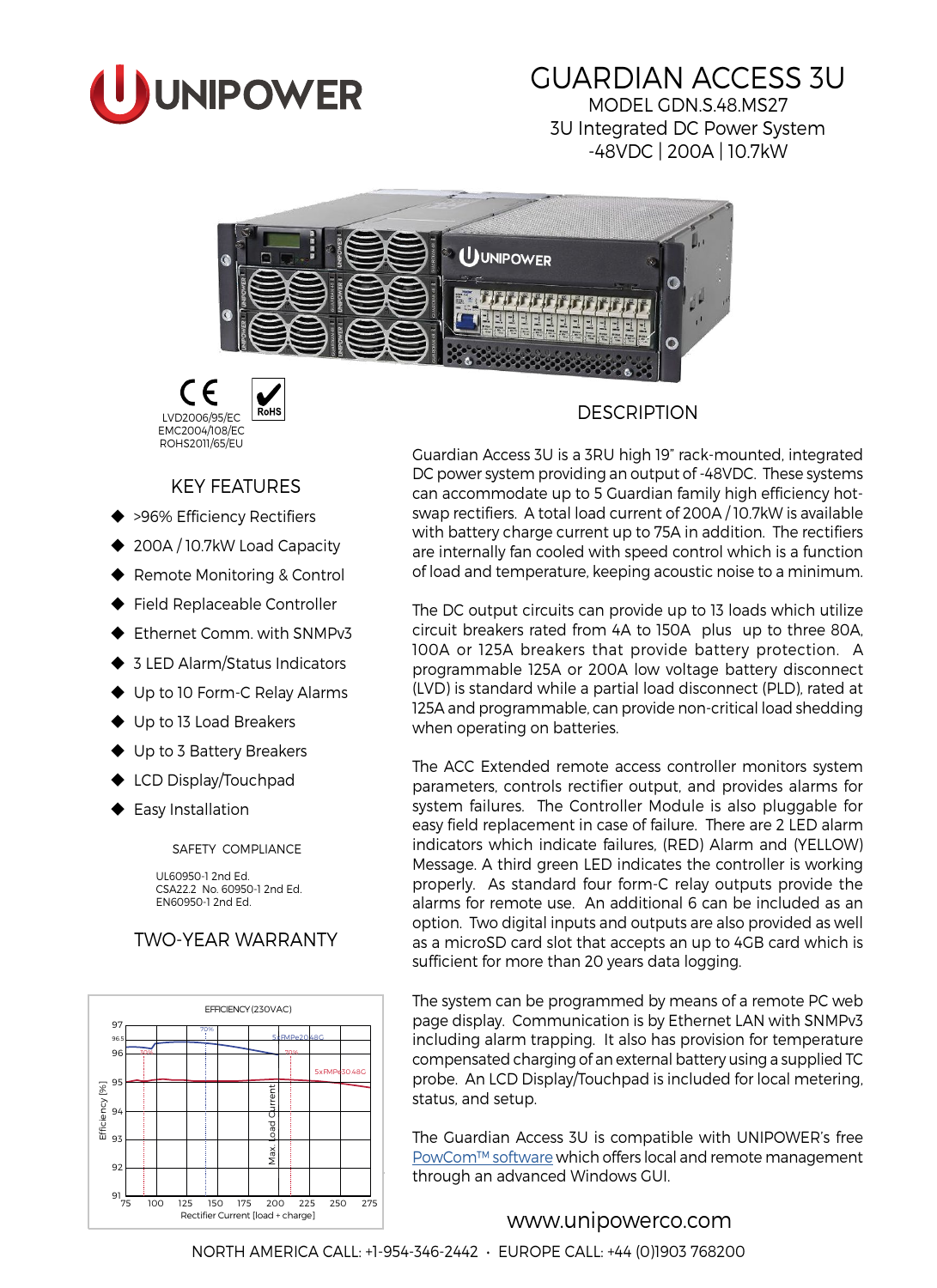

### SYSTEM SPECIFICATION & CAPABILITY GUIDE

| <b>SYSTEM DESIGNATION</b>                                 | <b>GUARDIAN ACCESS 3U - 1-MS0027G</b>                                                                                                                 |                                                                                   |  |  |  |
|-----------------------------------------------------------|-------------------------------------------------------------------------------------------------------------------------------------------------------|-----------------------------------------------------------------------------------|--|--|--|
| <b>OUTPUT</b>                                             |                                                                                                                                                       |                                                                                   |  |  |  |
| System Voltage                                            | -48VDC nominal   53.5VDC float                                                                                                                        |                                                                                   |  |  |  |
| Maximum Capacity @ 120VAC nominal                         | Load                                                                                                                                                  | 175A                                                                              |  |  |  |
|                                                           | Battery                                                                                                                                               | 175A discharge   75A charge (s/w controlled)                                      |  |  |  |
| Maximum Capacity @ 230/400VAC nominal                     | Load                                                                                                                                                  | 200A                                                                              |  |  |  |
|                                                           | Battery                                                                                                                                               | 200A discharge   75A charge (s/w controlled)                                      |  |  |  |
| No. Rectifier Slots                                       |                                                                                                                                                       | 3 or 5 (see configuration guide on page 5)                                        |  |  |  |
| <b>DC DISTRIBUTION</b>                                    |                                                                                                                                                       |                                                                                   |  |  |  |
| Loads Circuits                                            |                                                                                                                                                       | 13 x 13mm or 9 x 18mm (4A to 150A - see configuration guide on page 5)            |  |  |  |
| <b>Battery Circuits</b>                                   |                                                                                                                                                       | 1 to 3 x (80A, 100A or 125A)                                                      |  |  |  |
| <b>INPUT</b>                                              |                                                                                                                                                       |                                                                                   |  |  |  |
| Voltage (nominal)                                         |                                                                                                                                                       | 1-phase 100-120/200-240VAC (L + N + PE)<br>3-phase 230/400VAC (L1 L2 L3 + N + PE) |  |  |  |
| Frequency                                                 |                                                                                                                                                       | 47-63Hz                                                                           |  |  |  |
| Maximum Input Current                                     |                                                                                                                                                       | 82A @ 100-120VAC   65A @ 200-240VAC   26A per phase @ 400/230VAC                  |  |  |  |
| <b>Rectifier Power Factor</b>                             |                                                                                                                                                       | >0.98 (typical)                                                                   |  |  |  |
| <b>Surge Protection</b>                                   | Optional (see configuration guide on page 5)                                                                                                          |                                                                                   |  |  |  |
| <b>MONITORING &amp; CONTROL (ACC Extended Controller)</b> |                                                                                                                                                       |                                                                                   |  |  |  |
| Alarm Relays                                              |                                                                                                                                                       | 4 standard, option for 10                                                         |  |  |  |
| Local Interface                                           | 4 x 20 LCD, 4-key menu, USB / RS232, microSD card slot (4GB max,) for data logging                                                                    |                                                                                   |  |  |  |
| Remote Interface                                          | Ethernet / Modem using PowCom™ software package<br>Ethernet port allows monitoring and control over a TCP/IP network.<br>Web browser support + SNMPv3 |                                                                                   |  |  |  |
| <b>LED Indications</b>                                    | Green - System ON; Yellow - Message(s); Red LED - Alarm(s)                                                                                            |                                                                                   |  |  |  |
| External Digital I/O                                      | 2 x Inputs, 2 x Outputs (Open Collector)                                                                                                              |                                                                                   |  |  |  |
| <b>BATTERY MANAGEMENT</b>                                 |                                                                                                                                                       |                                                                                   |  |  |  |
| Symmetry Inputs                                           |                                                                                                                                                       | 6 or 12 (can be redefined as analog inputs up to 100VDC)                          |  |  |  |
| Low Voltage Battery Disconnect (LVD)                      | 1 x 200A or 125A Programmable                                                                                                                         |                                                                                   |  |  |  |
| Partial Load Disconnect (PLD)                             | 1 x 125A Programmable (Optional)                                                                                                                      |                                                                                   |  |  |  |
| Temperature Compensated Charging                          | Programmable                                                                                                                                          |                                                                                   |  |  |  |
| <b>COMPLIANCE</b>                                         |                                                                                                                                                       |                                                                                   |  |  |  |
| <b>EMC</b>                                                | EN 300 386 ; EN61000-6-3 (Emission) ; EN61000-6-2 (Immunity)                                                                                          |                                                                                   |  |  |  |
| Safety                                                    | IEC60950-1:2005 2 Ed. +A1:2009                                                                                                                        |                                                                                   |  |  |  |
| <b>ENVIRONMENTAL</b>                                      |                                                                                                                                                       |                                                                                   |  |  |  |
| Operating Temperature                                     |                                                                                                                                                       | -40 $^{\circ}$ C to +55 $^{\circ}$ C                                              |  |  |  |
| Storage Temperature                                       | $-40^{\circ}$ C to $+85^{\circ}$ C                                                                                                                    |                                                                                   |  |  |  |

#### RECTIFIER MODULES vs. SYSTEM CAPACITIES

| <b>RECTIFIER MODULES</b>      |                         |                                      |                                      |                               |                                 | <b>SYSTEM CAPACITY</b> |                                    |                   |
|-------------------------------|-------------------------|--------------------------------------|--------------------------------------|-------------------------------|---------------------------------|------------------------|------------------------------------|-------------------|
| <b>MODEL</b><br><b>NUMBER</b> | EFFICIENCY <sup>1</sup> | <b>INPUT</b><br>VOLTAGE <sup>2</sup> | <b>INPUT</b><br>CURRENT <sup>3</sup> | <b>OUTPUT</b><br><b>POWER</b> | <b>OUTPUT</b><br><b>CURRENT</b> | MAX.<br><b>CHARGE</b>  | <b>MAX. LOAD</b><br><b>CURRENT</b> |                   |
|                               |                         |                                      |                                      | <b>CURRENT</b>                | <b>TOTAL</b>                    | $4+15$                 |                                    |                   |
| <b>FMPe20.48G</b>             | $>96.0\%$               | 85-180VAC                            | 9.6A                                 | 1100W <sup>4</sup>            | 20.6A <sup>4</sup>              | 75A <sup>4</sup>       | 103A <sup>4</sup>                  | 82A <sup>4</sup>  |
|                               | 180-275VAC              | 11.6A                                | 2000W                                | 37.4A                         | 75A                             | 187A                   | 150A                               |                   |
| FMP25.48G                     | >92.5%                  | 85-180VAC                            | 14.4A                                | 1400W <sup>4</sup>            | 26.2A <sup>4</sup>              | 75A <sup>4</sup>       | 131A <sup>4</sup>                  | 105A <sup>4</sup> |
|                               | 180-275VAC              | 16.8A                                | 2500W                                | 46.7A                         | 75A                             | 200A                   | 187A                               |                   |
| FMPe30.48G                    | >95.0%                  | 85-180VAC                            | 15.7A                                | 1700W <sup>4</sup>            | 31.8A <sup>4</sup>              | 75A <sup>4</sup>       | 175A <sup>4</sup>                  | 140A <sup>4</sup> |
|                               | 180-275VAC              | 17.0A                                | 2900W                                | 54.2A                         | 75A                             | 200A                   | 200A                               |                   |

Notes:

1. When operating at 230VAC.

2. All models will operate over the full range, automatically limiting output current/power according to the actual input voltage range applied.

3. Input currents shown are expected maximums at 85VAC/180VAC as appropriate

4. Figures quoted are at 110VAC input. Derating is linear from 180VAC to 85VAC. See separate rectifier datasheets for details

5. May required reduction in maximum charge current when batteries not fully charged.

6. Rectifier model FMP25.48G is not a preferred model for new requirements. It remains available for existing programmes.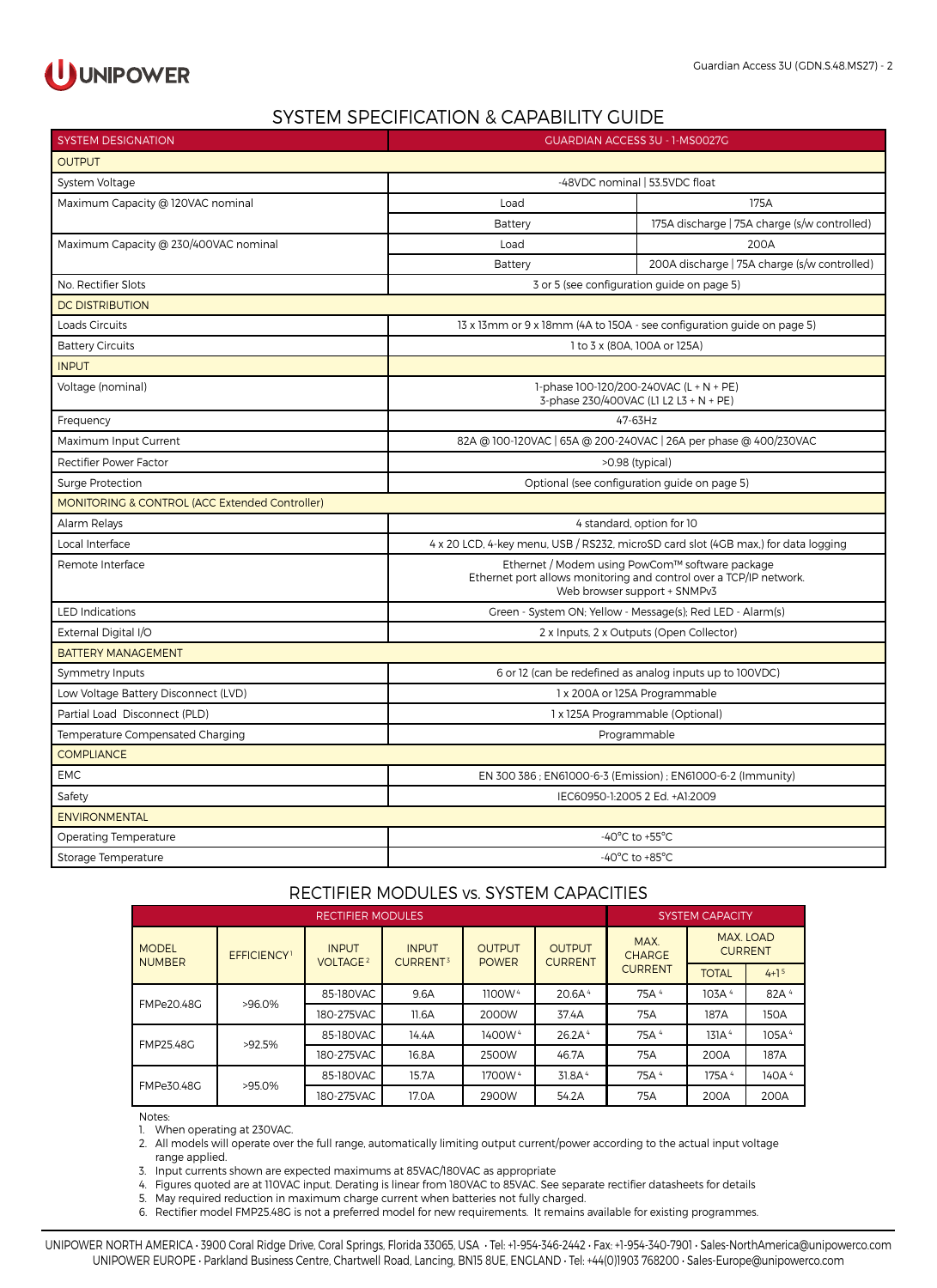

FRONT PANEL DESCRIPTION

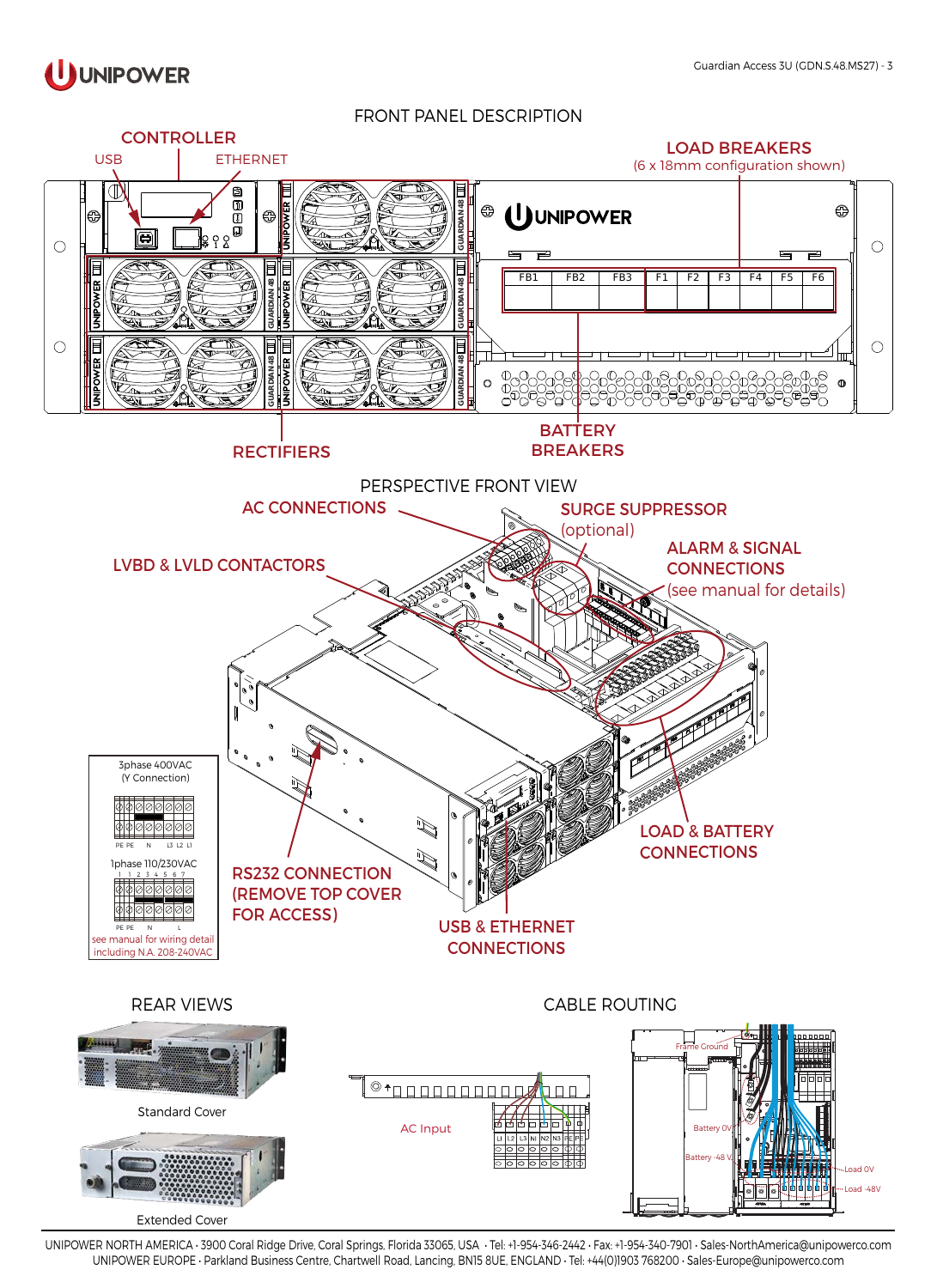

#### DETAILED DIMENSIONS



|                               | <b>UNIT</b>  |             |                  |                                 | <b>PACKAGED</b> |               |               |                                 |             |
|-------------------------------|--------------|-------------|------------------|---------------------------------|-----------------|---------------|---------------|---------------------------------|-------------|
| <b>UNIT</b>                   | Width        | Height      | Depth            | Weight                          | Width           | Height        | Depth         | Weight                          | # in<br>box |
| System Unit<br>(Standard)     | 19.00        | 5.22        | 16.04<br>(407.5) | 39.6 lbs<br>$(18 \text{ kg})$   | 22.6<br>(575)   | 10.2<br>(260) | 19.3<br>(490) | 46.2 lbs<br>(21 kg)             |             |
| System Unit<br>(Extended Top) | (482.5)      | (132.5)     | 19.07<br>(454.3) | $44$ lbs<br>(20 kg)             | 22.6<br>(575)   | 10.2<br>(260) | 22.4<br>(570) | 50.6 lbs<br>(23 kg)             |             |
| Rectifier<br>Module           | 4.2<br>(107) | 1.6<br>(41) | 14.0<br>(355)    | $4.6$ lbs<br>$(2.1 \text{ kg})$ | 15.5<br>(394)   | 2.3<br>(58)   | 8.2<br>(208)  | $4.8$ lbs<br>$(2.2 \text{ kg})$ |             |

#### WEIGHTS & DIMENSIONS

Dimensions in inches (mm)